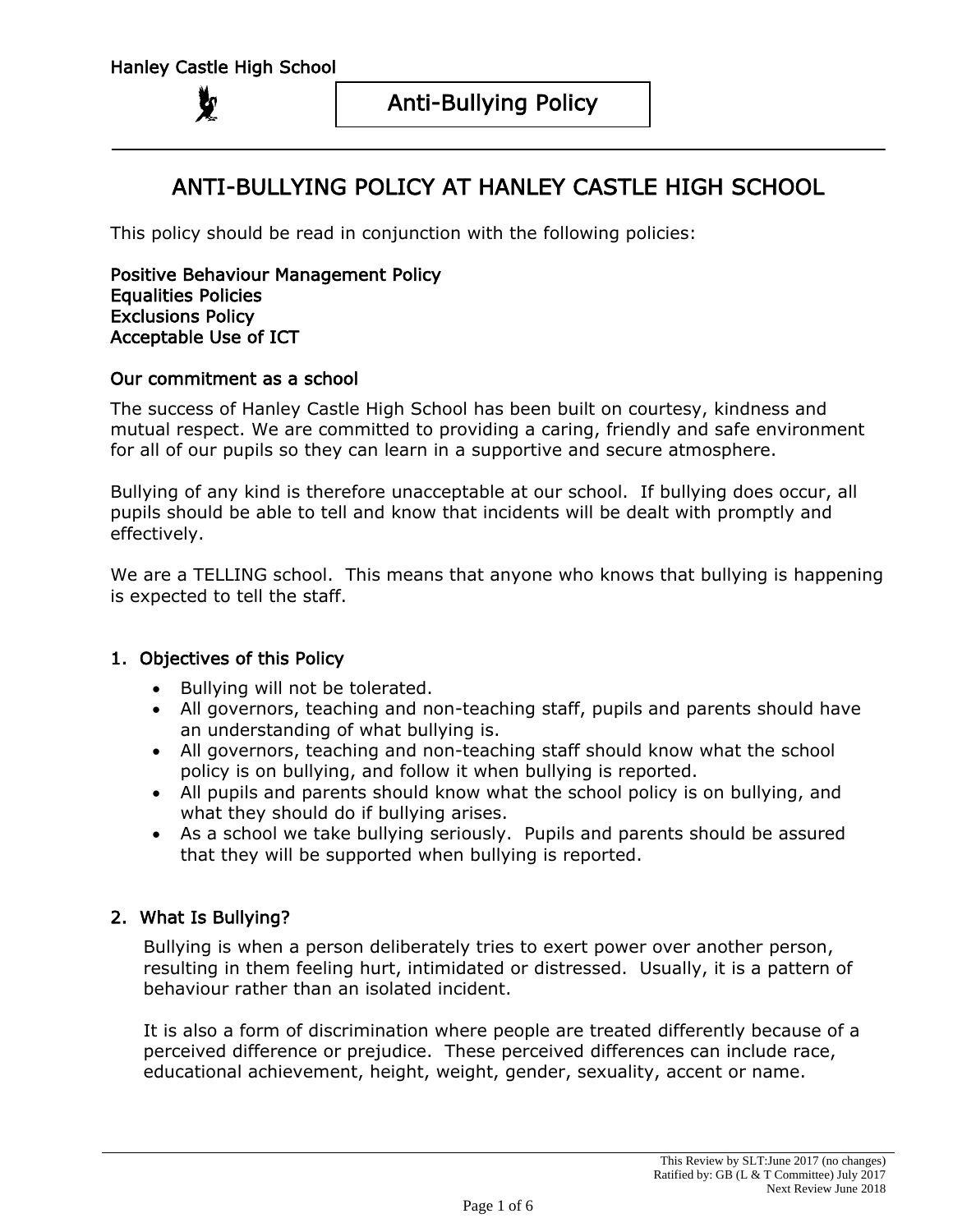**Ly** 

Bullying differs from a falling out amongst friends. Of course this is sad, but differs from bullying because bullying is usually sustained, part of a pattern, and is deliberately designed to hurt and humiliate the victim. It is not a one off argument or fight.

## Types of bullying include:

- Emotional being unfriendly, excluding, tormenting (e.g. hiding books, threatening gestures)
- Physical pushing, kicking, hitting, punching or any use of violence
- Racist racial taunts, graffiti, gestures
- Sexual unwanted physical contact or sexually abusive comments
- Homophobic because of, or focussing on the issue of sexuality
- Verbal name-calling, sarcasm, spreading rumours, teasing
- Cyber misuse of any technology such as the internet , mobile phones, social networking sites to hurt, intimidate or abuse

It should be noted that the school has the statutory power to discipline students for any misbehaviour, including bullying, during a school-organised or school-related activity. This includes misbehaviour in proximity to the school site and during the journey to or from school, while they are wearing school uniform or are in some other way identifiable as a member of the school.

In addition, it can punish misbehaviour, including bullying, in other circumstances if it has repercussions for the orderly running of the school, poses a threat to another student or member of the public or could adversely affect the reputation of the school.

## 3. Why it is Important to Respond to Bullying

Bullying hurts and no one deserves to be a victim of bullying. Everybody has the right to be treated with respect. Pupils who are bullying need to learn different ways of behaving. Schools, and every member of the school community, have a duty to respond promptly and effectively to issues of bullying.

#### Signs and Symptoms

A child may indicate by signs or behaviour that he or she is being bullied. Adults should be aware of these possible signs and that they should investigate if a child:

- is frightened of walking to or from school
- doesn't want to go on the school / public bus
- begs to be driven to school
- changes their usual routine
- is unwilling to go to school (school phobic)
- begins to truant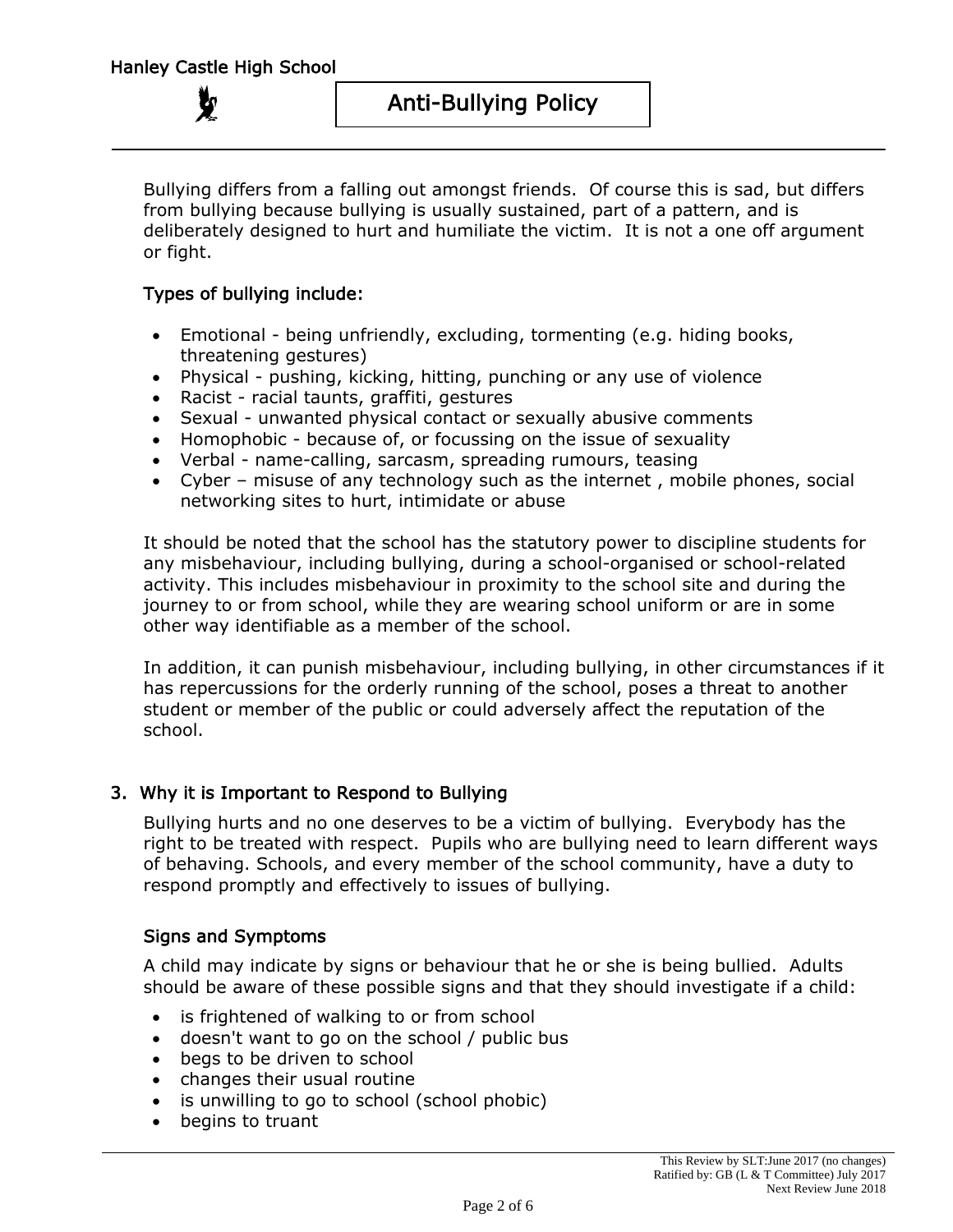- becomes withdrawn anxious, or lacking in confidence
- starts stammering
- attempts or threatens suicide or runs away
- cries themselves to sleep at night or has nightmares
- feels ill in the morning
- begins to do poorly in school work
- comes home with clothes torn or books damaged
- has possessions which are damaged or " go missing"
- asks for money or starts stealing money (to pay bully)
- has dinner or other monies continually "lost"
- has unexplained cuts or bruises
- comes home starving (money / lunch has been stolen)
- becomes aggressive, disruptive or unreasonable
- is bullying other children or siblings
- stops eating
- is frightened to say what's wrong
- gives improbable excuses for any of the above
- is afraid to use the internet or mobile phone
- is nervous & jumpy when a cyber message is received

These signs and behaviours could indicate other problems, but bullying should be considered a possibility and should be investigated

## 4. What to do if you are being bullied or suspect a student is being bullied

## 4.1 Students

## If you are being bullied

- Talk to an adult or someone in school you trust. This might be a teacher, teaching assistant, sixth former, the school nurse.
- You will be taken seriously, and what you say will be passed to your tutor or the Key Stage Office or a member of the Senior Leadership Team.
- The bullying will be investigated, and appropriate action will be taken.

## If you see someone being bullied at school

- If you feel that the victim is in immediate danger, and it is safe to do so, step in and take the victim to any adult or member of the sixth form and describe what you have seen.
- If you are in any doubt concerning your own safety, find any adult or member of the sixth form and ask for their assistance
- If the victim is not in immediate danger report the incident to any member of staff.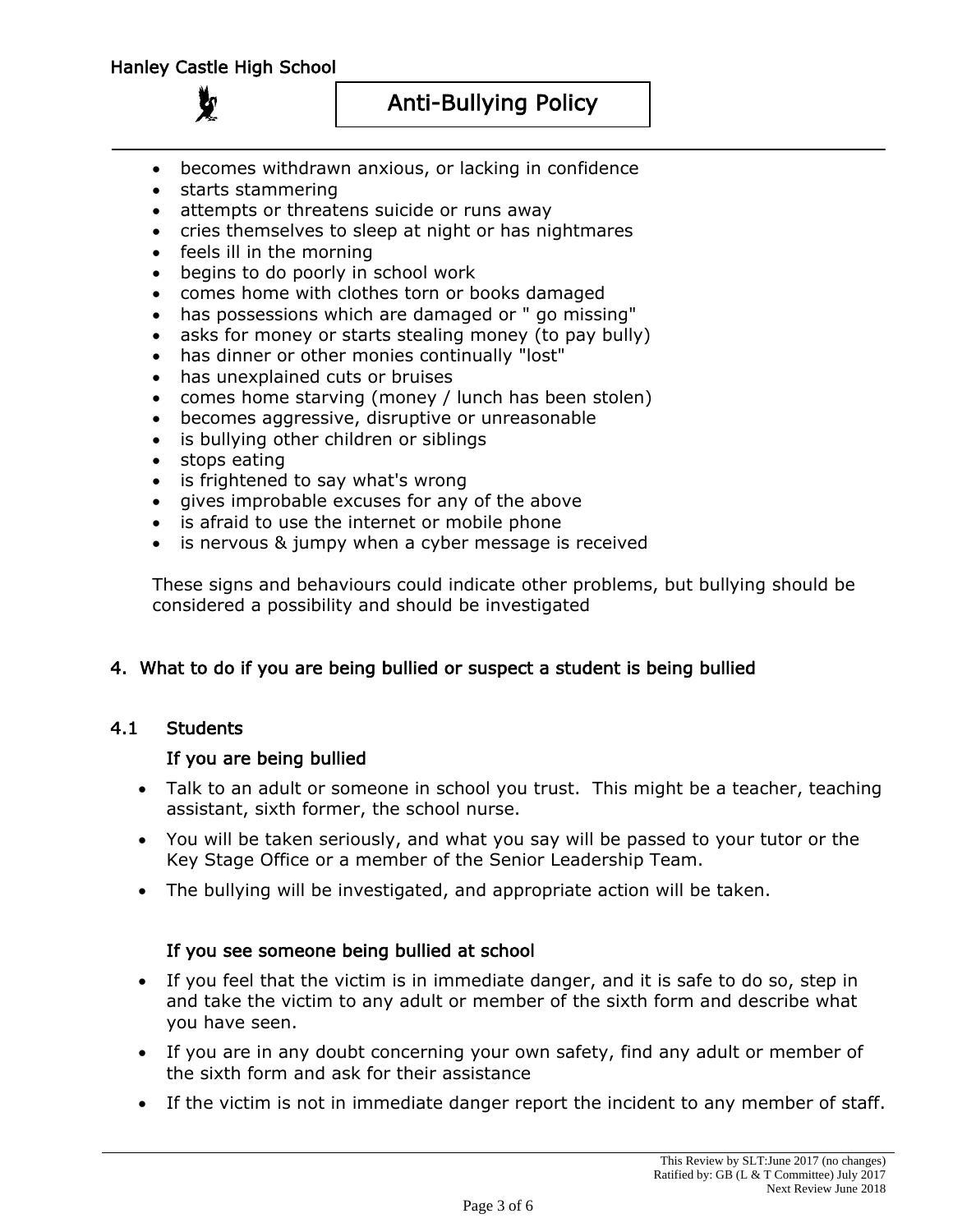- You will be taken seriously, and what you say will be passed to your tutor or the Key Stage Office or a member of the Senior Leadership Team.
- The bullying will be investigated, and appropriate action will be taken.

## 4.2 Parents

- If you suspect your child is being bullied (see 'Signs and Symptoms' above), talk to them to gather as much detail as possible.
- Contact the school and talk to your child's tutor or to the Key Stage Office.
- Do not let your child talk you out of contacting the school.
- If the bullying is taking place on the journey to or from school, or using any form of technology, please let the school know.
- In some cases it may be appropriate to refer bullying which is taking place outside school to the Police. However, the school will always attempt to resolve bullying issues beyond the school, and will cooperate fully with any Police investigation.

# 4.3 Staff

- Any member of staff who receives a complaint will listen to the parent and / or student(s) and will take the matter seriously. They should take brief notes of names and circumstances as necessary.
- The parent / pupil should be reassured that they have acted correctly in reporting the bullying.
- The member of staff will refer the matter to the relevant tutor in accordance with the referral system established in the Positive Behaviour Management Policy.
- The bullying behaviour or threats of bullying must be investigated and the bullying stopped quickly.
- The tutor will, if appropriate, listen to all people involved in order, as far as is reasonably possible, to reach the true picture.
- If the incident is serious, or forms part of a more serious pattern, the tutor should refer the incident to the Head of Key Stage.
- As laid out in the Positive Behaviour Management Policy (3.11) the Head of Key Stage will decide whether the incident should be handled at tutor level, Key Stage level or passed to the leadership team.
- The Head of Key Stage will generally be responsible for investigating the incident(s) as fully as possible, although other members of staff may be involved if appropriate.
- Action will be taken as outlined in the school's Positive Behaviour Management Policy, including a range of appropriate sanctions which may include contacting parents, the involvement of external agencies, an apology, isolation, fixed term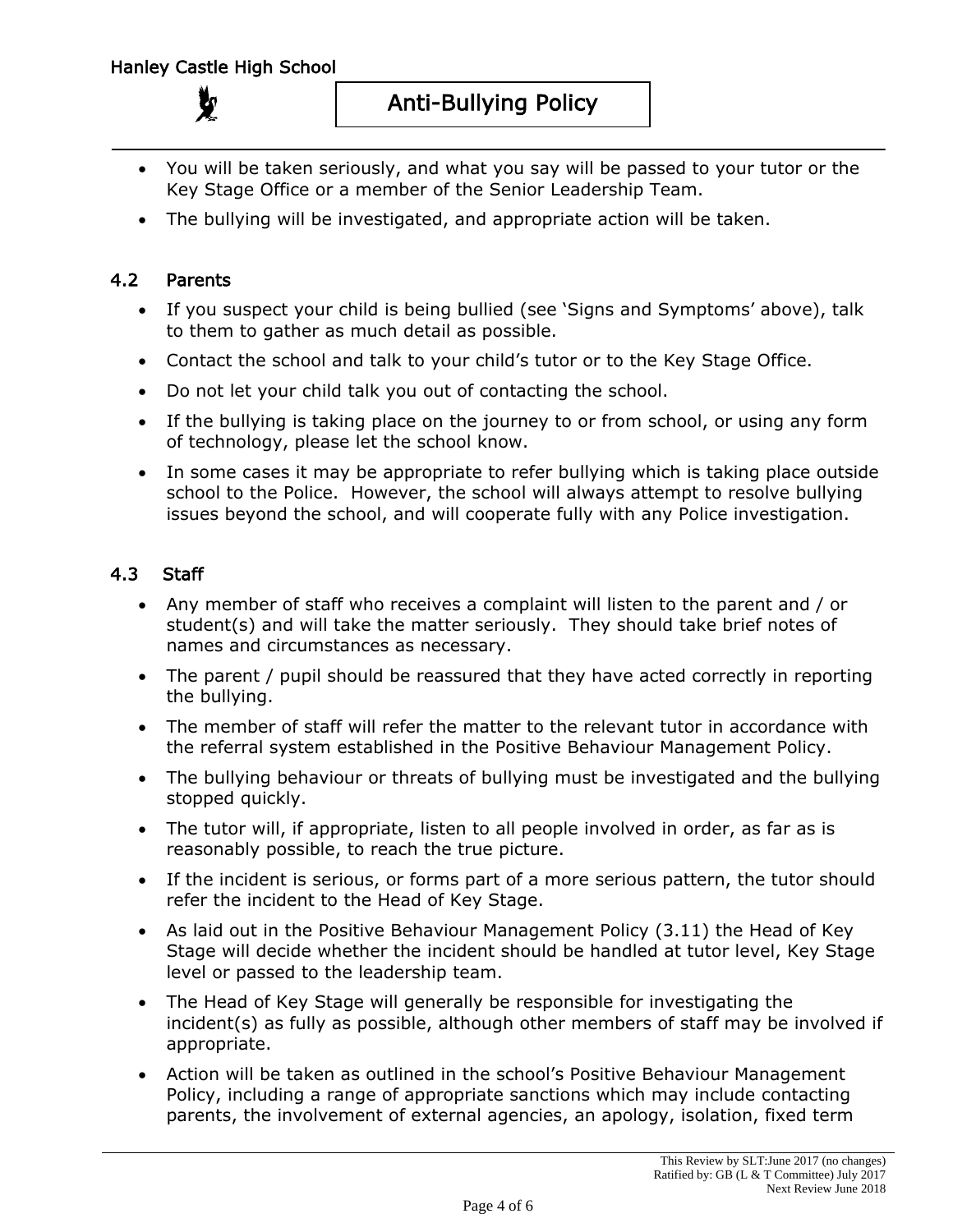exclusions, a Pastoral Support Plan and, if all strategies have been tried and failed, permanent exclusion.

- If appropriate the Police will be involved.
- Work will be commenced to help the bully (bullies) change their behaviour.
- Any bullying incident will be dealt with on an individual basis, and the school reserves the right to respond in different ways to different circumstances, while ensuring that consistency is preserved as appropriate.
- Data on bullying will be recorded and monitored carefully at a Key Stage level. Patterns and / or trends will be evaluated regularly and action taken as appropriate.

## 5. Follow-up actions

## 5.1 The victim

- The victim should be offered advice on how to deal with the incident or any possible subsequent incidents.
- Tutors should follow-up later to check on progress.
- If appropriate a referral should be made to our school counsellor or 'Time for You'.

# 5.2 The bully

- After the incident / incidents have been investigated and dealt with and any sanctions imposed, each case will be monitored to ensure repeated bullying does not take place.
- If possible, and appropriate, the pupils will be reconciled, using mediation.
- Further appropriate support may be put in place, including a Pastoral Support Plan if it is felt that the student is in danger of permanent exclusion.

## 6. Prevention

- Bullying is dealt with as part of our Personal, Social and Health Education (PSD) and Citizenship course, and in related behavioural themes in all years, across all subjects
- Positive behaviour is encouraged at all times as an integral part of promoting a healthy school.
- PSD, and any lessons may adopt any of the methods below for helping pupils to prevent bullying. As and when appropriate, these may include:
	- writing a set of school rules